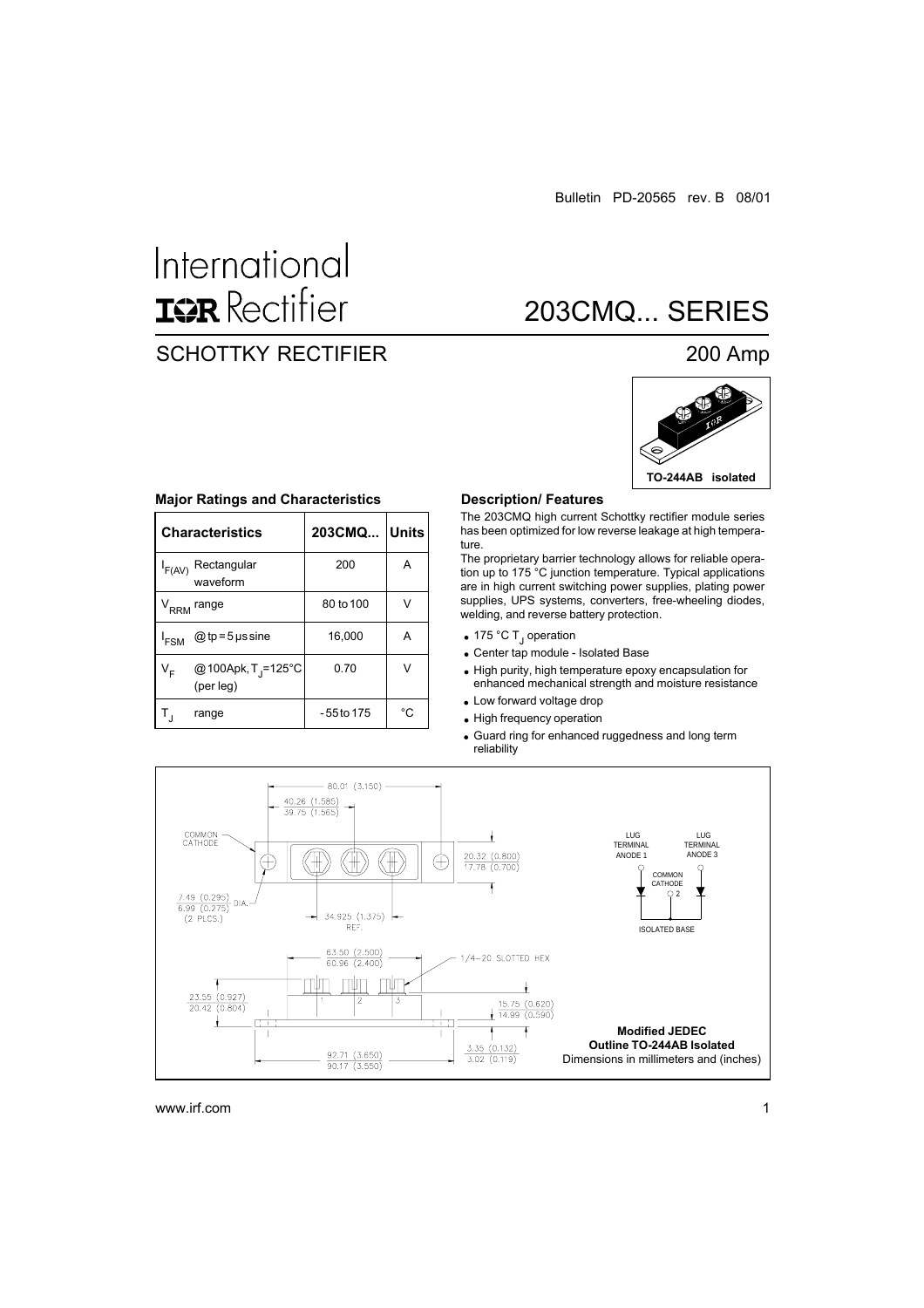#### 203CMQ... Series

#### Bulletin PD-20565 rev. B 08/01

## International **IGR** Rectifier

Voltage Ratings

|                                                        | Part number                 | 203CMQ080 | 203CMQ100 |  |
|--------------------------------------------------------|-----------------------------|-----------|-----------|--|
|                                                        | Max. DC Reverse Voltage (V) | 80        | 100       |  |
| V <sub>RWM</sub> Max. Working Peak Reverse Voltage (V) |                             |           |           |  |

### Absolute Maximum Ratings

|                 | Parameters                           |             |              | 203CMQ Units |                                                       | Conditions                                                                                |                                                |  |
|-----------------|--------------------------------------|-------------|--------------|--------------|-------------------------------------------------------|-------------------------------------------------------------------------------------------|------------------------------------------------|--|
| F(AV)           | Max. Average Forward<br>(Per Leg)    |             | 100          | A            | 50% duty cycle $@T_c = 110°C$ , rectangular wave form |                                                                                           |                                                |  |
|                 | Current                              | *See Fig. 5 | (Per Device) | 200          |                                                       |                                                                                           |                                                |  |
| 'FSM            | Max. Peak One Cycle Non-Repetitive   |             |              | 16,000       | A                                                     | 5µs Sine or 3µs Rect. pulse                                                               | Following any rated<br>load condition and with |  |
|                 | Surge Current (Per Leg) * See Fig. 7 |             |              | 2.100        |                                                       | 10ms Sine or 6ms Rect. pulse                                                              | rated $V_{RRM}$ applied                        |  |
| $E_{AS}$        | Non-Repetitive Avalanche Energy      |             |              | 15           | mJ                                                    | $T_1 = 25^{\circ}C$ , $I_{AS} = 1$ Amps, L = 30 mH                                        |                                                |  |
|                 | (Per Leg)                            |             |              |              |                                                       |                                                                                           |                                                |  |
| <sup>I</sup> AR | Repetitive Avalanche Current         |             |              | A            | Current decaying linearly to zero in 1 used           |                                                                                           |                                                |  |
|                 | (Per Leg)                            |             |              |              |                                                       | Frequency limited by $T_{\text{J}}$ max. $V_{\text{A}} = 1.5 \times V_{\text{p}}$ typical |                                                |  |

### Electrical Specifications

|             | Parameters                          |       | 203CMQ Units | Conditions                                                               |                     |  |
|-------------|-------------------------------------|-------|--------------|--------------------------------------------------------------------------|---------------------|--|
| $V_{FM}$    | Max. Forward Voltage Drop           | 0.86  | V            | @ 100A                                                                   | $T_i = 25 °C$       |  |
|             | (Per Leg) * See Fig. 1<br>(1)       | 1.03  | V            | @ 200A                                                                   |                     |  |
|             |                                     | 0.70  | V            | @ 100A                                                                   |                     |  |
|             |                                     | 0.84  | V            | @ 200A                                                                   | $T_1$ = 125 °C      |  |
| 'RM         | Max. Reverse Leakage Current        | 3     | mA           | $T_i = 25 °C$                                                            | $V_p$ = rated $V_p$ |  |
|             | (Per Leg) * See Fig. 2<br>(1)       | 40    | mA           | $T_1 = 125 °C$                                                           |                     |  |
|             | $V_{F(TO)}$ Threshold Voltage       | 0.50  | V            | $T = T$ , max.                                                           |                     |  |
| $r_{\ast}$  | <b>Forward Slope Resistance</b>     | 1.08  | $m\Omega$    |                                                                          |                     |  |
| $C_{\tau}$  | Max. Junction Capacitance (Per Leg) | 2,650 | pF           | $V_{\rm p}$ = 5V <sub>pc</sub> , (test signal range 100Khz to 1Mhz) 25°C |                     |  |
| $L_{\rm S}$ | Typical Series Inductance (Per Leg) | 7.0   | nH           | From top of terminal hole to mounting plane                              |                     |  |
|             | dv/dt Max. Voltage Rate of Change   | 10000 | $V/\mu s$    | (Rated $V_R$ )                                                           |                     |  |
| $V_{RMS}$   | <b>Insulation Voltage</b>           | 1000  | V            |                                                                          |                     |  |

### Thermal-Mechanical Specifications

(1) Pulse Width < 300µs, Duty Cycle <2%

|                         | Parameters                         |      | 203CMQ     | Units          | Conditions                           |
|-------------------------|------------------------------------|------|------------|----------------|--------------------------------------|
| $\mathsf{T}_\mathsf{J}$ | Max. Junction Temperature Range    |      | -55 to 175 | °C             |                                      |
| $T_{\text{sig}}$        | Max. Storage Temperature Range     |      | -55 to 175 | °C             |                                      |
| $R_{thJC}$              | Max. Thermal Resistance Junction   |      | 0.70       | $\degree$ C/W  | <b>DC</b> operation<br>*See Fig. 4   |
|                         | to Case (Per Leg)                  |      |            |                |                                      |
| $R_{thJC}$              | Max. Thermal Resistance Junction   |      | 0.35       | $\degree$ C/W  | <b>DC</b> operation                  |
|                         | to Case (Per Package)              |      |            |                |                                      |
| $R_{thCS}$              | Typical Thermal Resistance, Case   |      | 0.10       | $^{\circ}$ C/W | Mounting surface, smooth and greased |
|                         | to Heatsink                        |      |            |                |                                      |
| wt                      | Approximate Weight                 |      | 79(2.80)   | $g$ (oz.)      |                                      |
| T                       | <b>Mounting Torque</b>             | Min. | 24(20)     |                |                                      |
|                         |                                    | Max. | 35(30)     | Kg-cm          |                                      |
|                         | <b>Mounting Torque Center Hole</b> | Typ. | 13.5(12)   | $(lbf-in)$     |                                      |
|                         | <b>Terminal Torque</b>             | Min. | 35(30)     |                |                                      |
|                         |                                    | Max. | 46(40)     |                |                                      |
|                         | Case Style                         |      |            |                | TO-244AB Isolated Modified JEDEC     |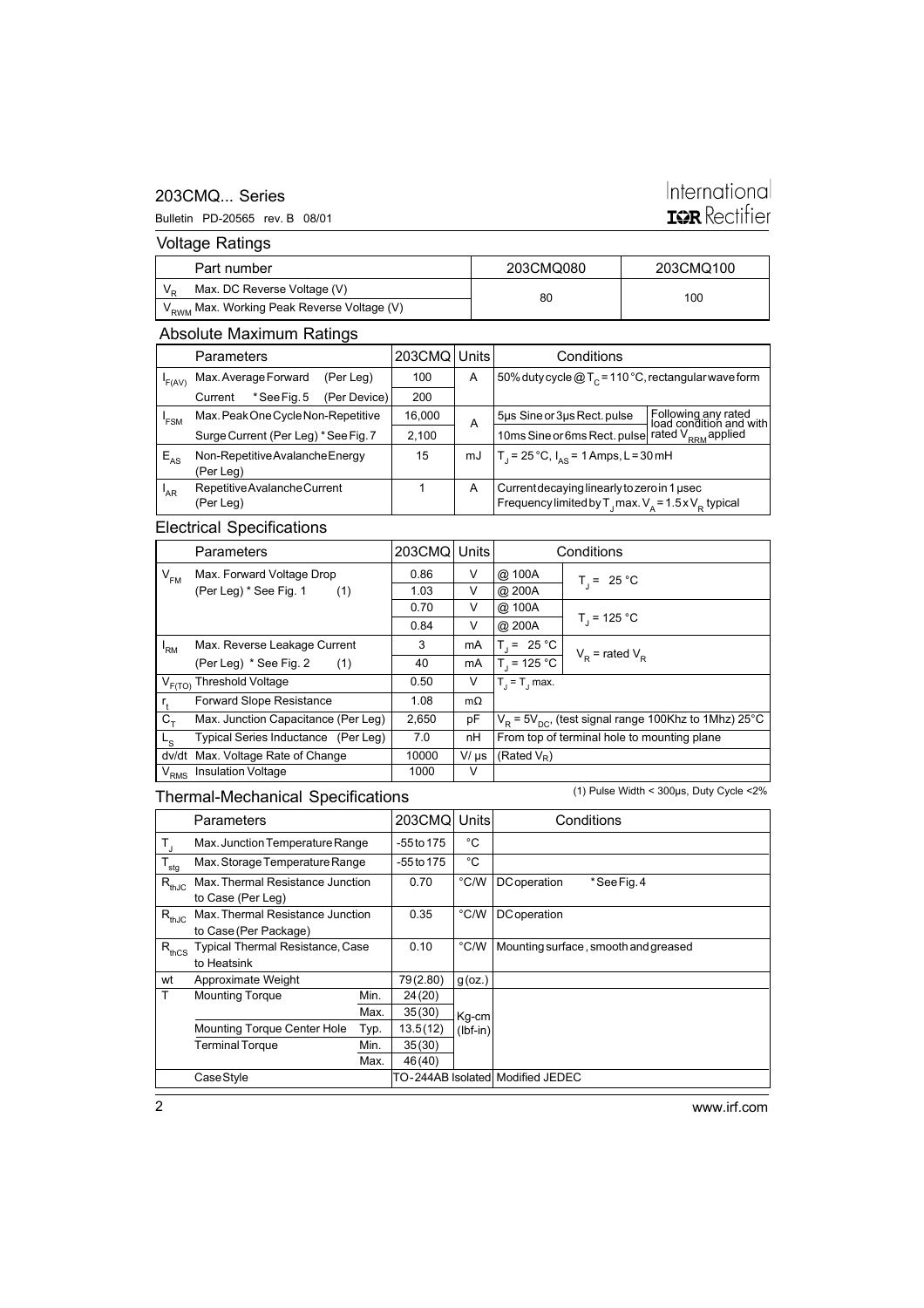### International TOR Rectifier

### 203CMQ... Series

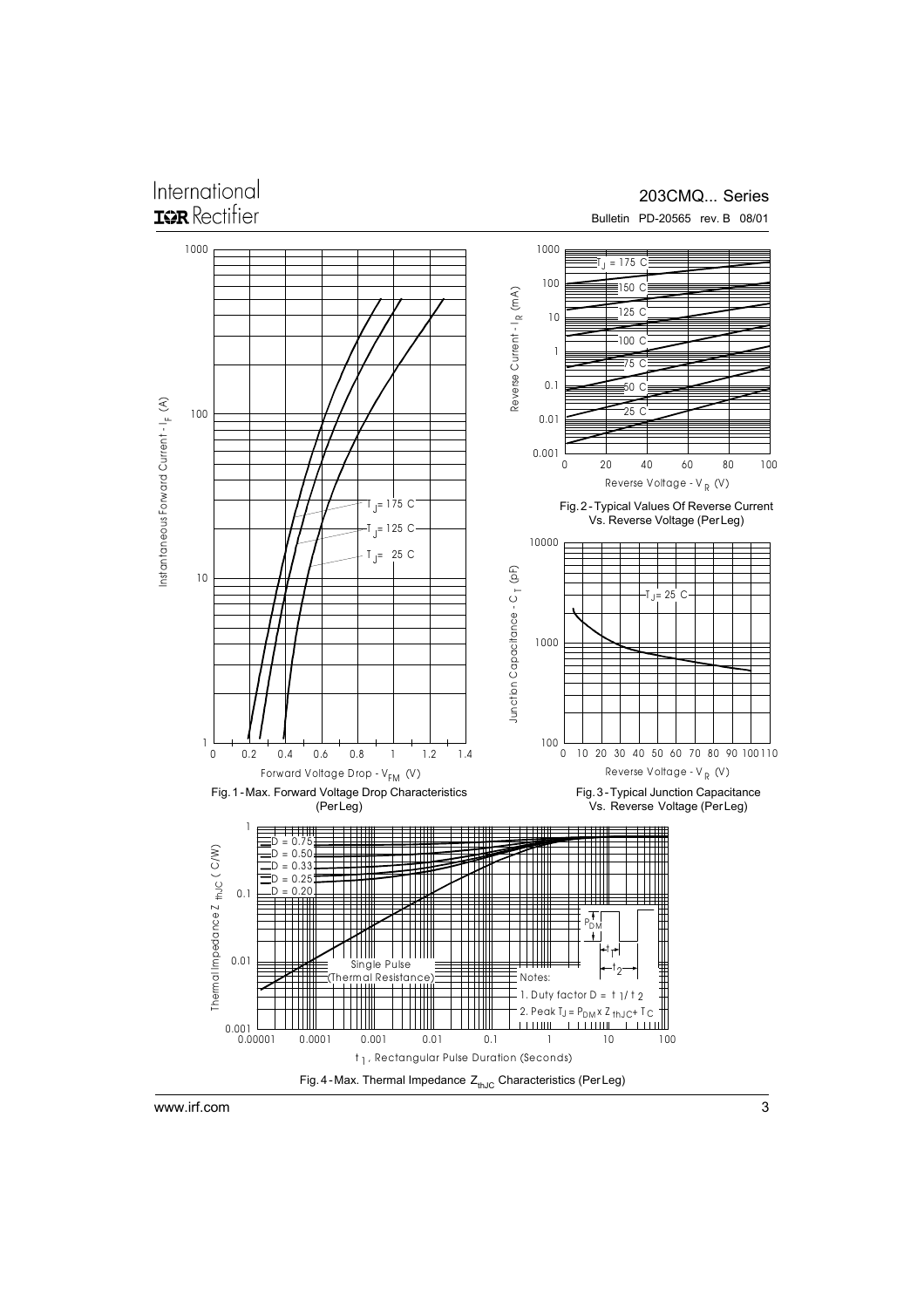

www.irf.com